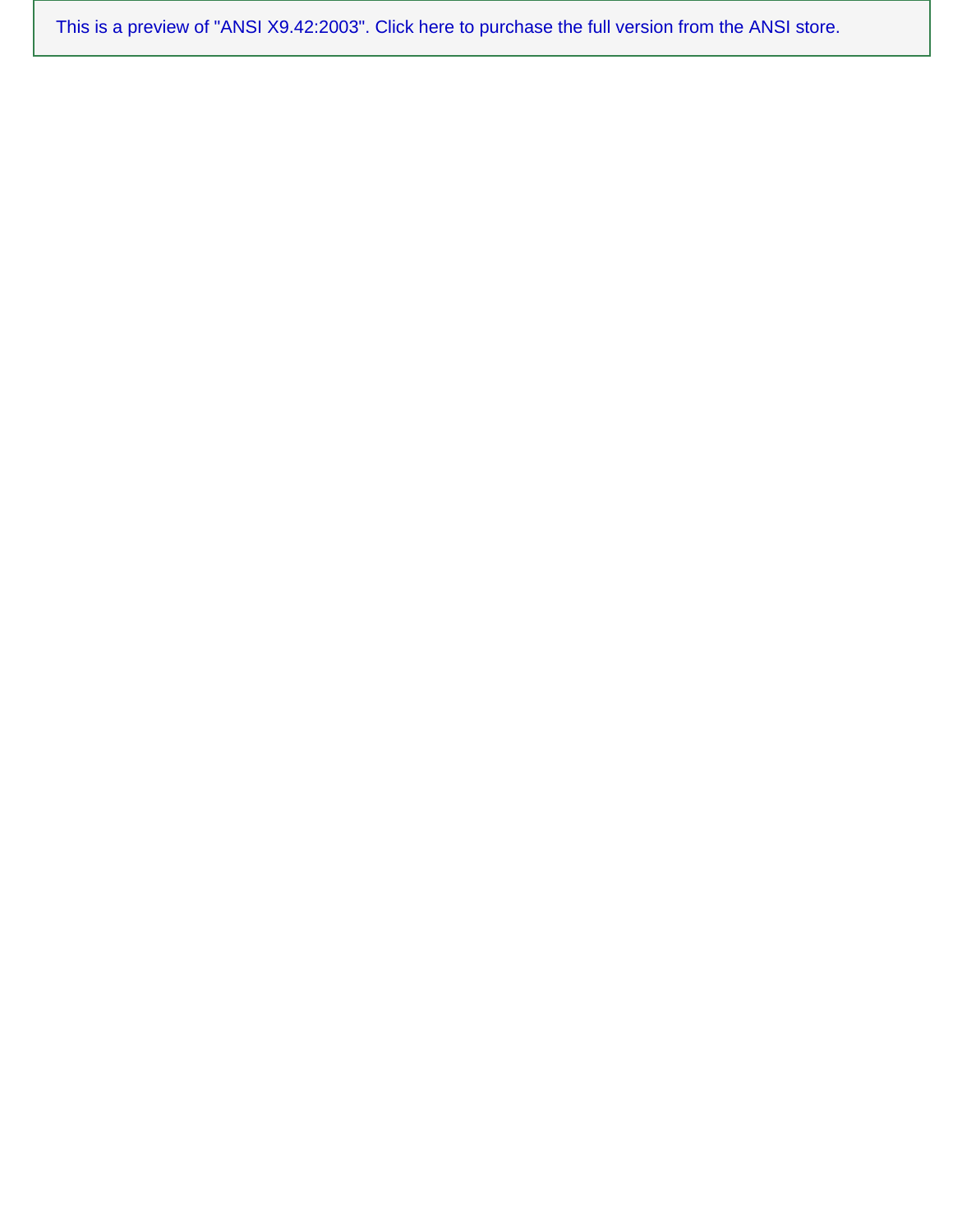ANS X9.42-2003

## **Contents**

| 1            |       |  |
|--------------|-------|--|
| $\mathbf{2}$ |       |  |
| 3            |       |  |
| 4.           |       |  |
|              | 4.1   |  |
|              | 4.2   |  |
| 5.           |       |  |
| 6.           |       |  |
|              |       |  |
| 7.           |       |  |
|              | 7.1   |  |
|              | 7.2   |  |
|              | 7.3   |  |
|              | 7.4   |  |
|              | 7.5   |  |
|              | 7.5.1 |  |
|              | 7.5.2 |  |
|              | 7.6   |  |
|              | 7.6.1 |  |
|              | 7.6.2 |  |
|              | 7.6.3 |  |
|              | 7.6.4 |  |
|              | 7.7   |  |
|              | 7.7.1 |  |
|              | 7.7.2 |  |
|              | 7.8   |  |
|              | 7.9   |  |
| 8            |       |  |
|              | 8.1   |  |
|              | 8.1.1 |  |
|              | 8.1.2 |  |
|              | 8.1.3 |  |
|              | 8.1.4 |  |
|              | 8.1.5 |  |
|              | 8.1.6 |  |
|              | 8.2   |  |
|              | 8.2.1 |  |
|              | 8.2.2 |  |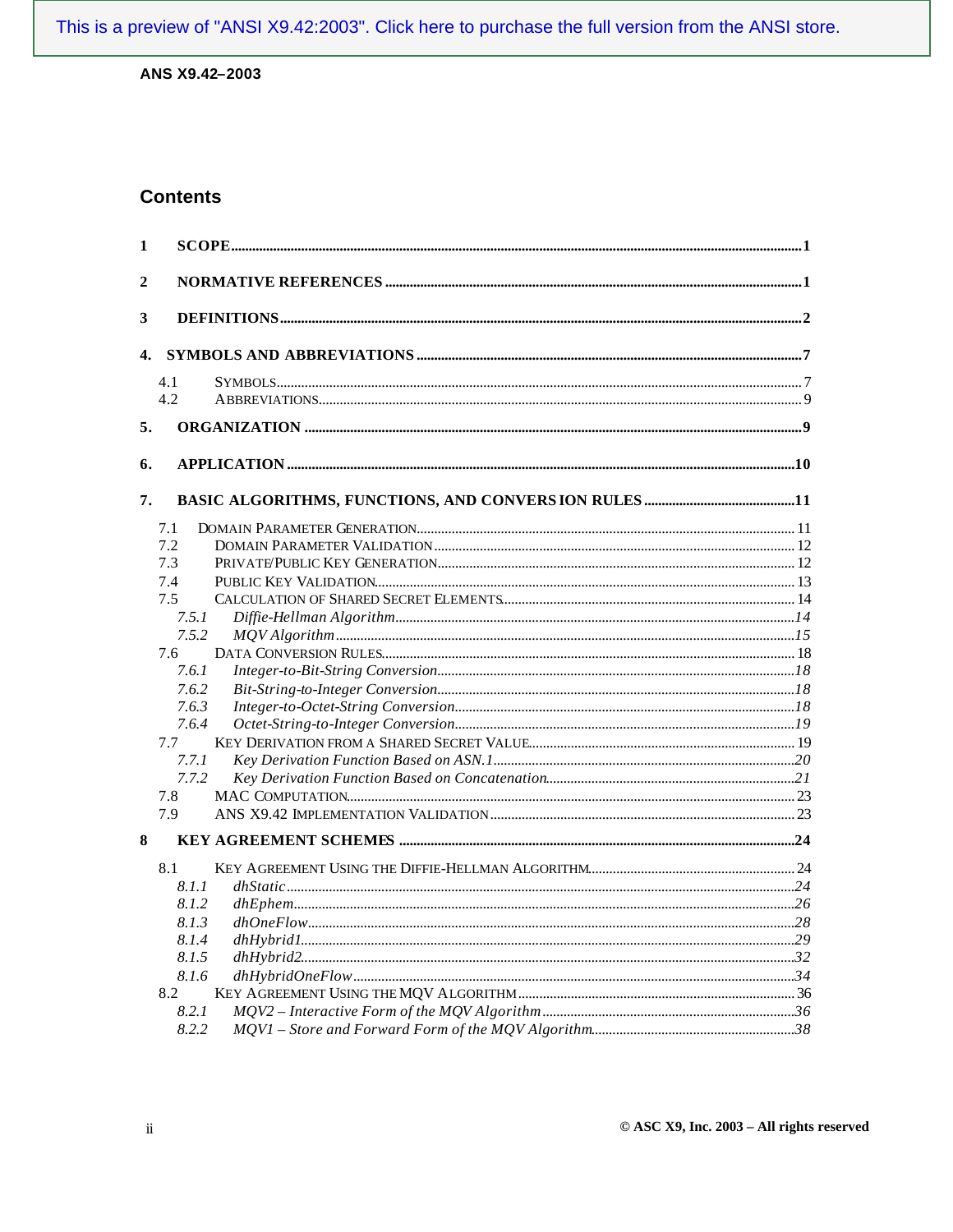### ANS X9.42-2003

| A.1          |                                                                     |  |
|--------------|---------------------------------------------------------------------|--|
| A.2          |                                                                     |  |
| A.2.1        |                                                                     |  |
| A.2.2        |                                                                     |  |
| A.3          |                                                                     |  |
| A.4          |                                                                     |  |
| A.4.1        |                                                                     |  |
| $A$ 4 2      |                                                                     |  |
| A.4.3        |                                                                     |  |
| A.4.4        |                                                                     |  |
| A.4.5        |                                                                     |  |
| A.4.6        |                                                                     |  |
| A.4.7        |                                                                     |  |
| A.4.8        |                                                                     |  |
| A.4.9        |                                                                     |  |
| A.5          |                                                                     |  |
| A.6          |                                                                     |  |
| A.7          |                                                                     |  |
|              |                                                                     |  |
| B.1          |                                                                     |  |
| <i>B.1.1</i> |                                                                     |  |
| R.1.2        |                                                                     |  |
| <i>B.1.3</i> |                                                                     |  |
| B.2          |                                                                     |  |
| B.3          |                                                                     |  |
|              |                                                                     |  |
| C.1          |                                                                     |  |
| C.2          |                                                                     |  |
|              |                                                                     |  |
|              |                                                                     |  |
| D.1          |                                                                     |  |
| D.I.1        |                                                                     |  |
| D.1.2        |                                                                     |  |
| D.2          |                                                                     |  |
| D.2.1        |                                                                     |  |
| D.2.2        |                                                                     |  |
| D.3          | SHARED SECRET VALUE CALCULATION - USING DIFFIE-HELLMAN ALGORITHM 75 |  |
| D.3.1        |                                                                     |  |
| D.3.2        |                                                                     |  |
| D.3.3        |                                                                     |  |
| D.3.4        |                                                                     |  |
| D.3.5        |                                                                     |  |
| D.3.6        |                                                                     |  |
| D.4          |                                                                     |  |
| D.4.1        |                                                                     |  |
| D.4.2        |                                                                     |  |
| D.5          |                                                                     |  |
| D.5.1        |                                                                     |  |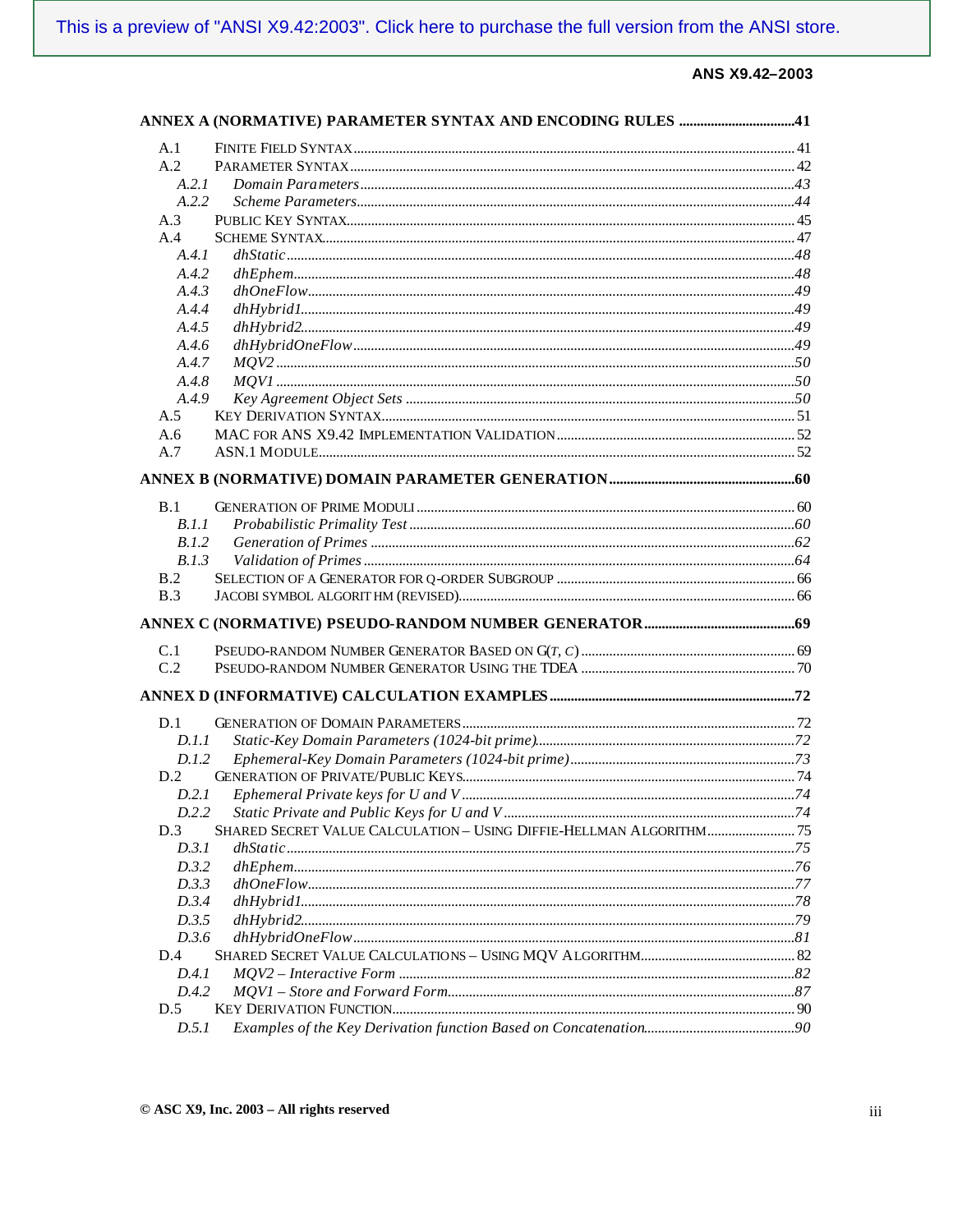| D.5.2          | Example of the Derivation Function Based on ASN.1 - Single Invocation Where Keys are |  |
|----------------|--------------------------------------------------------------------------------------|--|
| D.6            |                                                                                      |  |
|                |                                                                                      |  |
| E.1            |                                                                                      |  |
| E.1.1          |                                                                                      |  |
| E.1.2          |                                                                                      |  |
| E.1.3          |                                                                                      |  |
| E.1.4          |                                                                                      |  |
| E.2            |                                                                                      |  |
| E.2.1          |                                                                                      |  |
| E.2.2          |                                                                                      |  |
| E.2.3          |                                                                                      |  |
| E.3            |                                                                                      |  |
| E.4            |                                                                                      |  |
| E.4.1          |                                                                                      |  |
| E.4.2          |                                                                                      |  |
| E.4.3          |                                                                                      |  |
| E.4.4          |                                                                                      |  |
|                | ANNEX F (INFORMATIVE) SUMMARY OF CHANGES FROM ANS X9.42-2001  114                    |  |
| F <sub>1</sub> |                                                                                      |  |
| F.1.1          |                                                                                      |  |
| F.1.2          |                                                                                      |  |
| F.1.3          |                                                                                      |  |
| F.1.4          |                                                                                      |  |
| F.2            |                                                                                      |  |
| F.2.1          |                                                                                      |  |
| F.2.2          |                                                                                      |  |
| F.2.3          |                                                                                      |  |
| F.2.4          |                                                                                      |  |
| F.2.5          |                                                                                      |  |
|                |                                                                                      |  |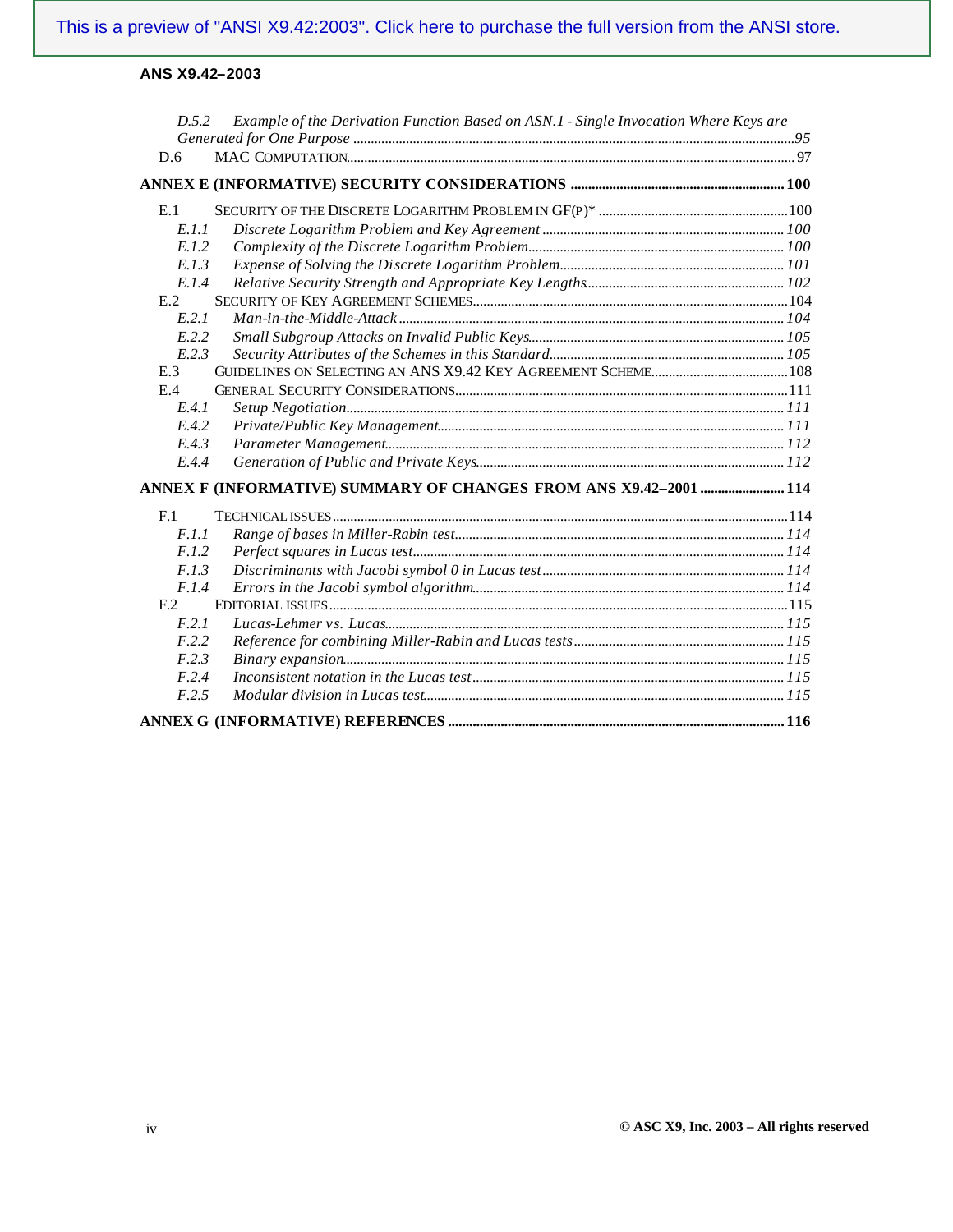**ANS X9.42–2003**

## **Tables**

| Table E.2 - Approximate Equivalence of Keys In Bits To Known Best General Attacks 104 |  |
|---------------------------------------------------------------------------------------|--|
|                                                                                       |  |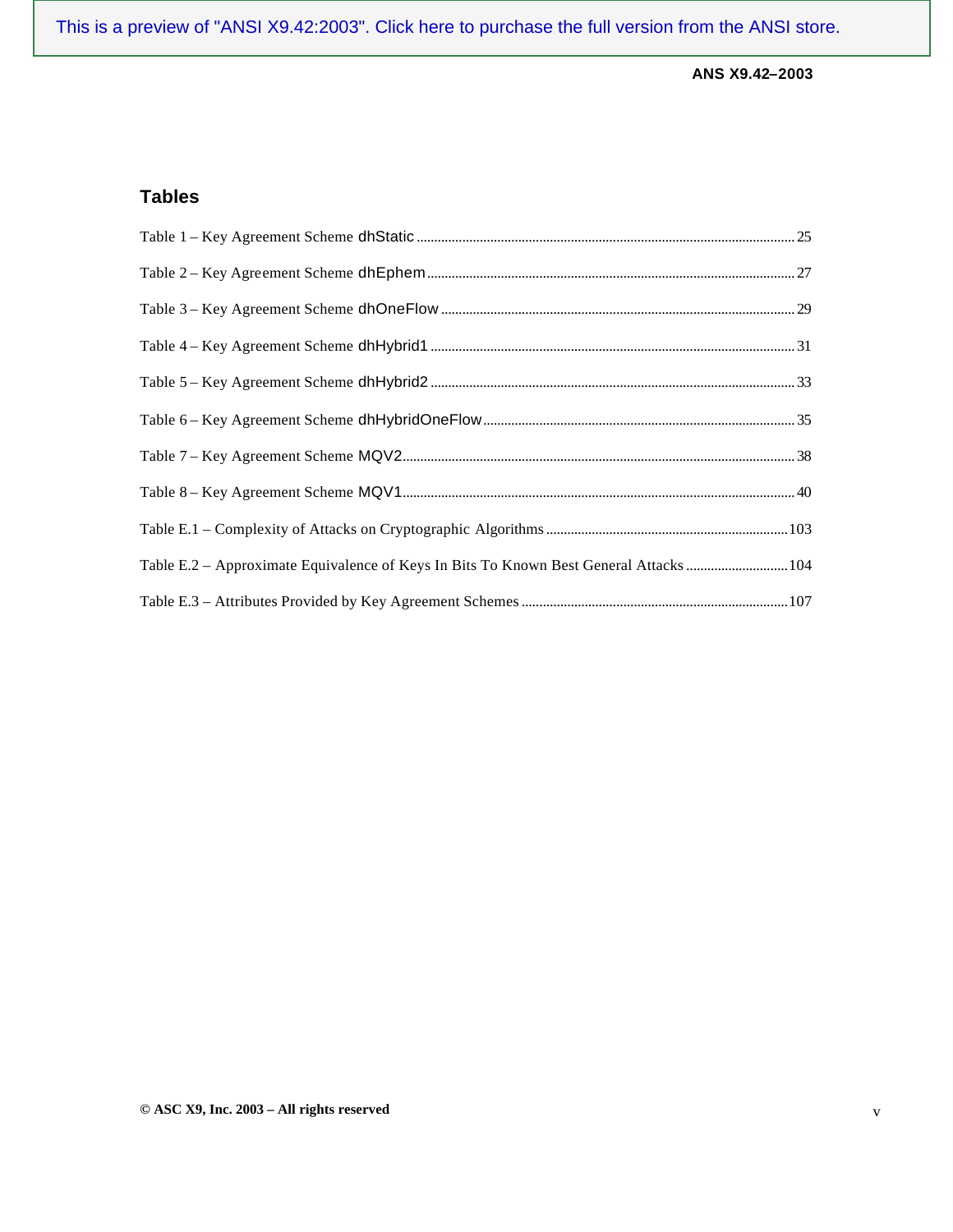### **Forward**

Approval of an American National Standard requires verification by ANSI that the requirements for due process, consensus, and other criteria for approval have been met by the standards developer.

Consensus is established when, in the judgment of the ANSI Board of Standards Review, substantial agreement has been reached by directly and materially affected interests. Substantial agreement means much more than a simple majority, but not necessarily unanimity. Consensus requires that all views and objections be considered, and that a concerted effort be made toward their resolution.

The use of American National Standards is completely voluntary; their existence does not in any respect preclude anyone, whether he has approved the standards or not from manufacturing, marketing, purchasing, or using products, processes, or procedures not conforming to the standards.

The American National Standards Institute does not develop standards and will in no circumstances give an interpretation of any American National Standard. Moreover, no person shall have the right or authority to issue an interpretation of an American National Standard in the name of the American National Standards Institute. Requests for interpretation should be addressed to the secretariat or sponsor whose name appears on the title page of this standard.

**CAUTION NOTICE:** This American National Standard may be revised or withdrawn at any time. The procedures of the American National Standards Institute require that action be taken to reaffirm, revise, or withdraw this standard no later than five years from the date of approval.

Published by

**Accredited Standards Committee X9, Incorporated Financial Industry Standards P.O. Box 4035 Annapolis, MD 21403 USA X9 Online http://www.x9.org**

Copyright © 2003 ASC X9, Inc. All rights reserved.

No part of this publication may be reproduced in any form, in an electronic retrieval system or otherwise, without prior written permission of the publisher. Published in the United States of America.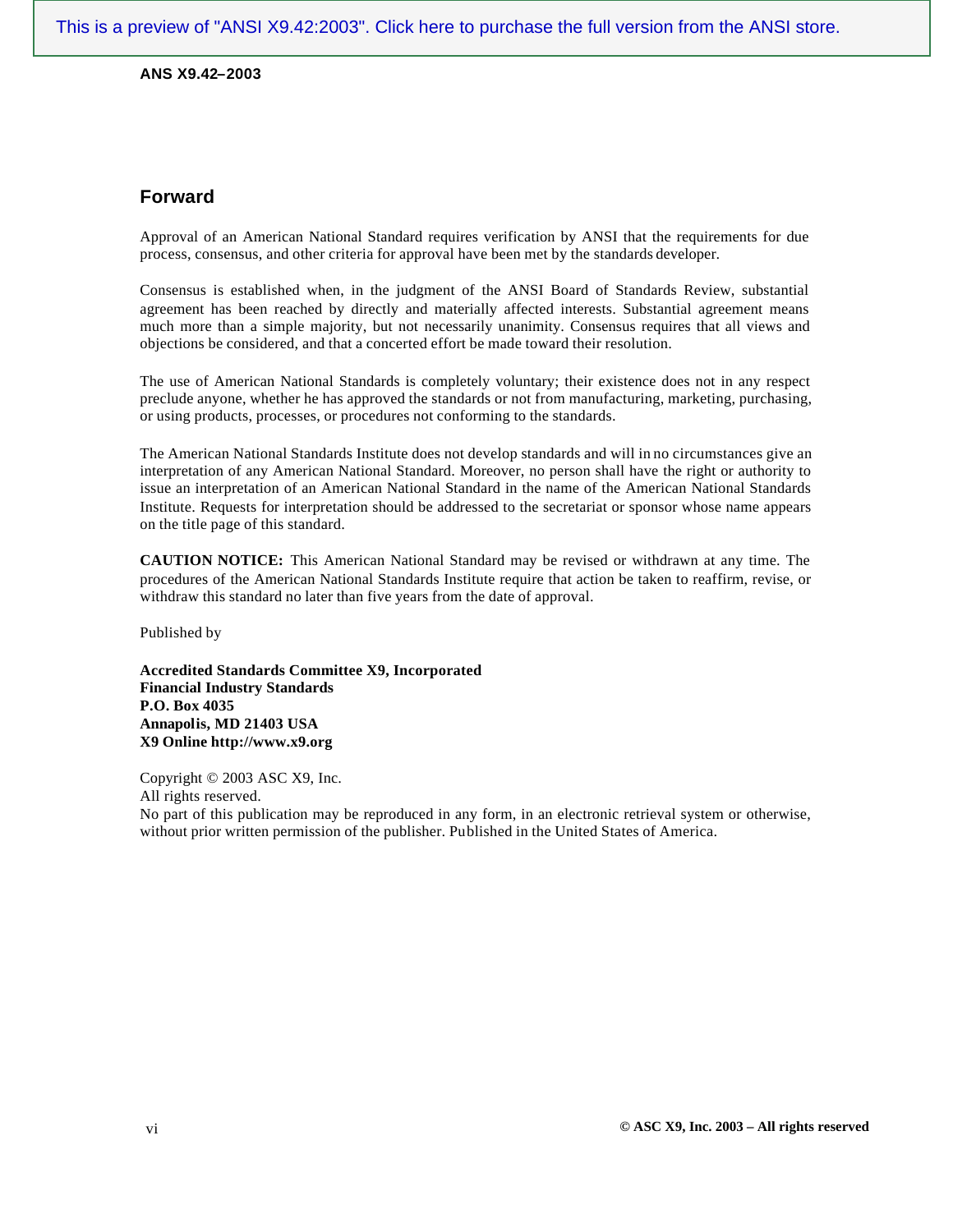## **Introduction**

Business practice has changed with the introduction of computer-based technologies. The substitution of electronic transactions for their paper-based predecessors has reduced costs and improved efficiency. Trillions of dollars in funds and securities are transferred daily by telephone, wire services, and other electronic communication mechanisms. The high value or sheer volume of such transactions within an open environment exposes the financial community and its customers to potentially severe risks from accidental or deliberate disclosure, alteration, substitution, or destruction of data. These risks are compounded by interconnected networks, and the increased number and sophistication of malicious adversaries. Electronically communicated data may be secured using symmetrically-keyed encryption algorithms (e.g. ANS X9.52, Triple -DEA) in combination with public key cryptography-based key management techniques.

This standard, ANS X9.42-2003, *Public Key Cryptography For The Financial Services Industry: Agreement of Symmetric Keys Using Discrete Logarithm Cryptography*, defines the secure establishment of cryptographic data for the keying of symmetrically-keyed algorithms (e.g. TDEA). Schemes are provided for the agreement of symmetric keys using Diffie-Hellman and MQV algorithms. The Diffie-Hellman key agreement mechanism is a well-understood and widely implemented public key technique that facilitates cost-effective cryptographic key agreement across modern distributed electronic networks such as the Internet. The MQV algorithm is a variation of the Diffie-Hellman algorithm that has more security attributes and may provide better performance over analogous Diffie-Hellman methods. Because the Diffie-Hellman and the MQV techniques are based on the same fundamental mathematics as the Digital Signature Algorithm (DSA) (see [4]), additional efficiencies and functionality may be obtained by combining these and other cryptographic techniques.

While the techniques specified in this standard are designed to facilitate key management applications, the standard does not guarantee that a particular implementation is secure (even though the techniques specified in the standard are a basis for security). It is the responsibility of the financial institution to put an overall process in place with the necessary controls to ensure that the process is securely implemented. Furthermore, the controls should include the application of appropriate audit tests in order to verify compliance.

This standard also does not guarantee interoperability (though, again, the techniques specified in this standard are a basis for interoperability). ANS X9.42 is not a standard for interoperability, but a set of ASC X9-approved key establishment schemes with varying attributes.

NOTE The user's attention is called to the possibility that compliance with this standard may require use of an invention covered by patent rights.

By publication of this standard, no position is taken with respect to the validity of this claim or of any patent rights in connection therewith. The patent holder has, however, filed a statement of willingness to grant a license under these rights on reasonable and nondiscriminatory terms and conditions to applicants desiring to obtain such a license. Details may be obtained from the standards developer.

Suggestions for the improvement or revision of this Standard are welcome. They should be sent to the X9 Committee Secretariat, Accredited Standards Committee X9, Inc., Financial Industry Standards, P.O. Box 4035, Annapolis, MD 21403 USA.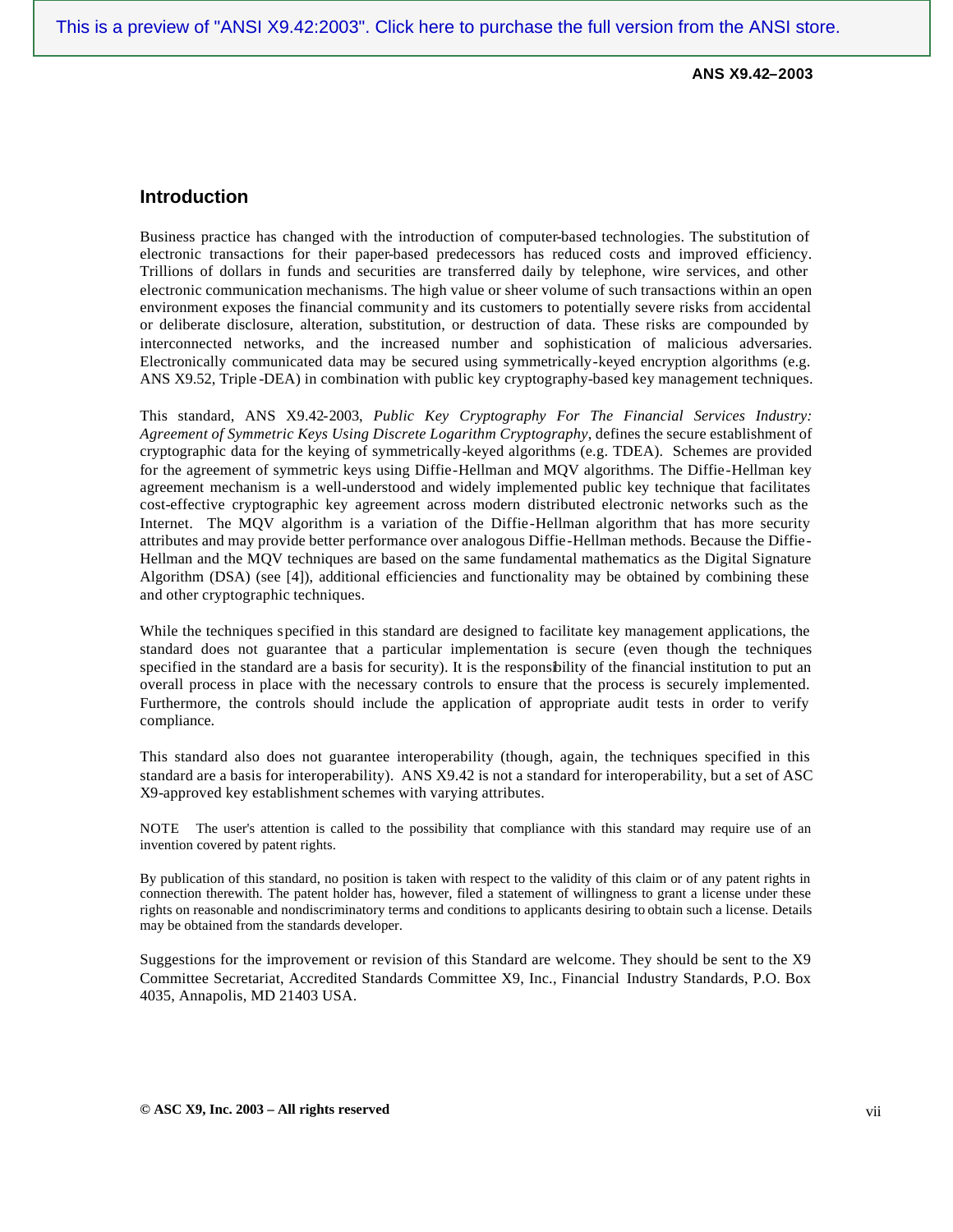This Standard was processed and approved for submittal to ANSI by the Accredited Standards Committee on Financial Services, X9. Committee approval of the Standard does not necessarily imply that all the committee members voted for its approval.

The X9 committee had the following members: Harold Deal, X9 Chairman Vincent DeSantis, X9 Vice-Chairman Cynthia Fuller, Executive Director Isabel Bailey, Managing Director

Organization Represented Representative Representative ACI Worldwide Cindy Rink ACI Worldwide Jim Shaffer American Express Company Mike Jones American Express Company Barbara Wakefield American Financial Services Association John Freeman American Financial Services Association Mark Zalewski Bank of America **Mack Hicks** Mack Hicks Bank of America Richard Phillips Bank of America Daniel Welch Bank One Corporation Jacqueline Pagan BB and T Michael Saviak BB and T Woody Tyner Cable & Wireless America Dr. William Hancock CISSP CISM Cable & Wireless America Shannon Myers Cable & Wireless America Kevin M. Nixon CISSP CISM Cable & Wireless America Jonathan Siegel Citigroup, Inc. Paul Gubiotti Citigroup, Inc. Daniel Schutzer Citigroup, Inc. Mark Scott Deluxe Corporation **Bill Ferguson** Deluxe Corporation **Deluxe Corporation** John Fitzpatrick Deluxe Corporation Alain Rault Deluxe Corporation **John Toedter** Deluxe Corporation Mike Valiquet Diebold, Inc. Bruce Chapa Diebold, Inc. Anne Doland Diebold, Inc. Judy Edwards Discover Financial Services Todd Douthat Discover Financial Services **Pamela Ellington** Pamela Ellington Discover Financial Services and the Matt Johanson Discover Financial Services Dan Kniola Discover Financial Services Jon Mills eFunds Corporation Chuck Bram eFunds Corporation Richard Fire eFunds Corporation Daniel Rick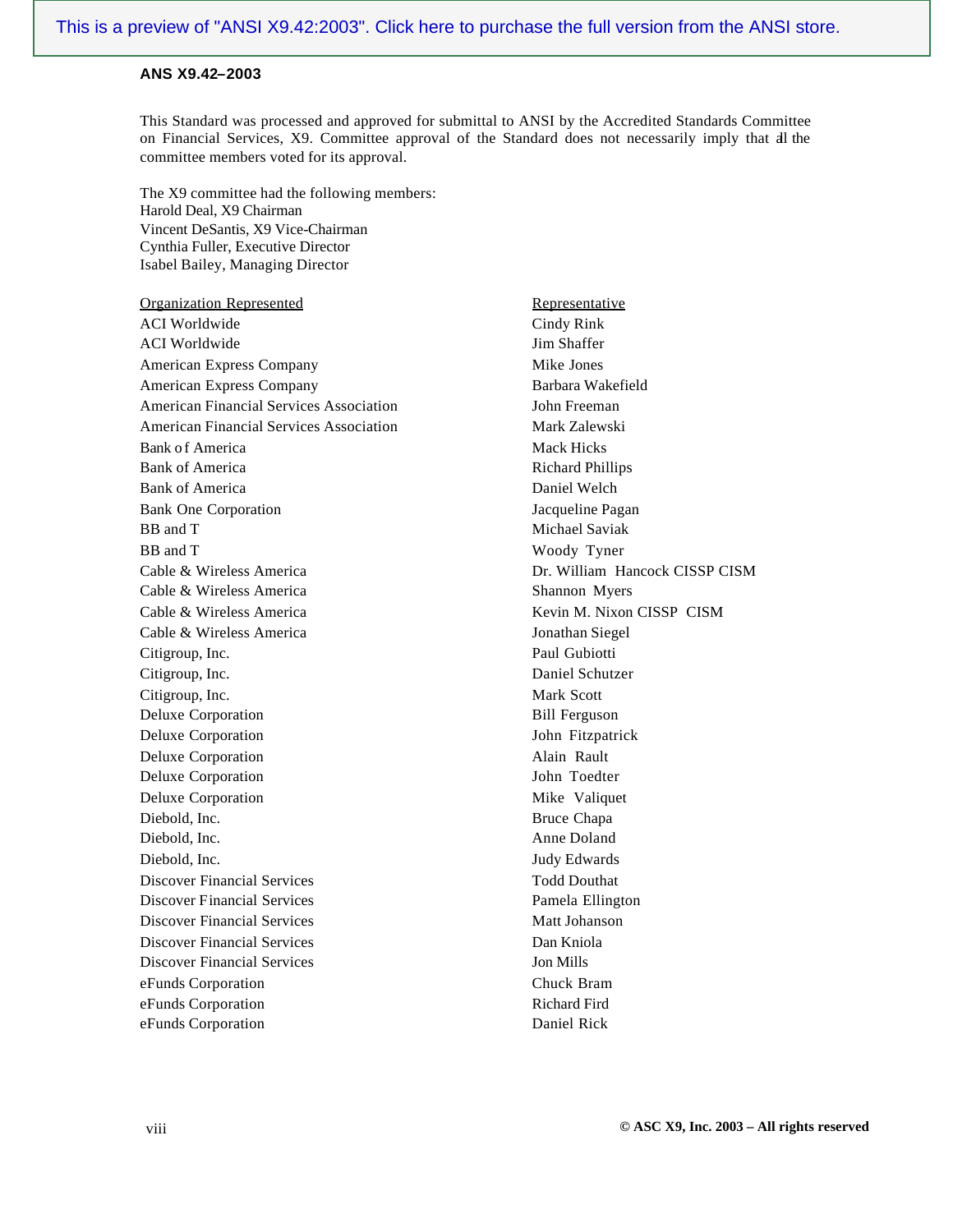eFunds Corporation Joseph Stein eFunds Corporation Cory Surges Federal Reserve Bank Jeannine M. DeLano Federal Reserve Bank and the Second Person of the Dexter Holt Federal Reserve Bank Lori Hood First Data Corporation Gene Kathol First Data Corporation Todd Nuzum Fiserv Bud Beattie Fiserv Kevin Finn Fiserv Dan Otten Fiserv William Saffici Fiserv Linda Weber Hewlett Packard Larry Hines Hewlett Packard Gary Lefkowitz Hypercom Scott Spiker Hypercom Dennis Sullivan Hypercom Gary Zempich IBM Corporation Todd Arnold Ingenico John Sheets Ingenico John Spence Inovant **Richard Sweeney** KPMG LLP Tim Gartin KPMG LLP Mark Lundin KPMG LLP Jeff Stapleton KPMG LLP Alfred F. Van Ranst Jr. MagTek, Inc. Terry Benson MagTek, Inc. Some of the United States of the United States and Jeff Duncan MagTek, Inc. Mimi Hart MagTek, Inc. Carlos Morales MasterCard International Caroline Dionisio MasterCard International Naiyre Foster MasterCard International Ron Karlin MasterCard International William Poletti Mellon Bank, N.A. Richard H. Adams Mellon Bank, N.A. David Taddeo National Association of Convenience Stores John Hervey National Association of Convenience Stores Teri Richman National Association of Convenience Stores Robert Swanson National Security Agency Sheila Brand NCR Corporation David Norris NCR Corporation Steve Stevens Niteo Partners Charles Friedman Niteo Partners Michael Versace Star Systems, Inc. Elizabeth Lynn Star Systems, Inc. **Michael Wade** Symmetricom Sandra Lambert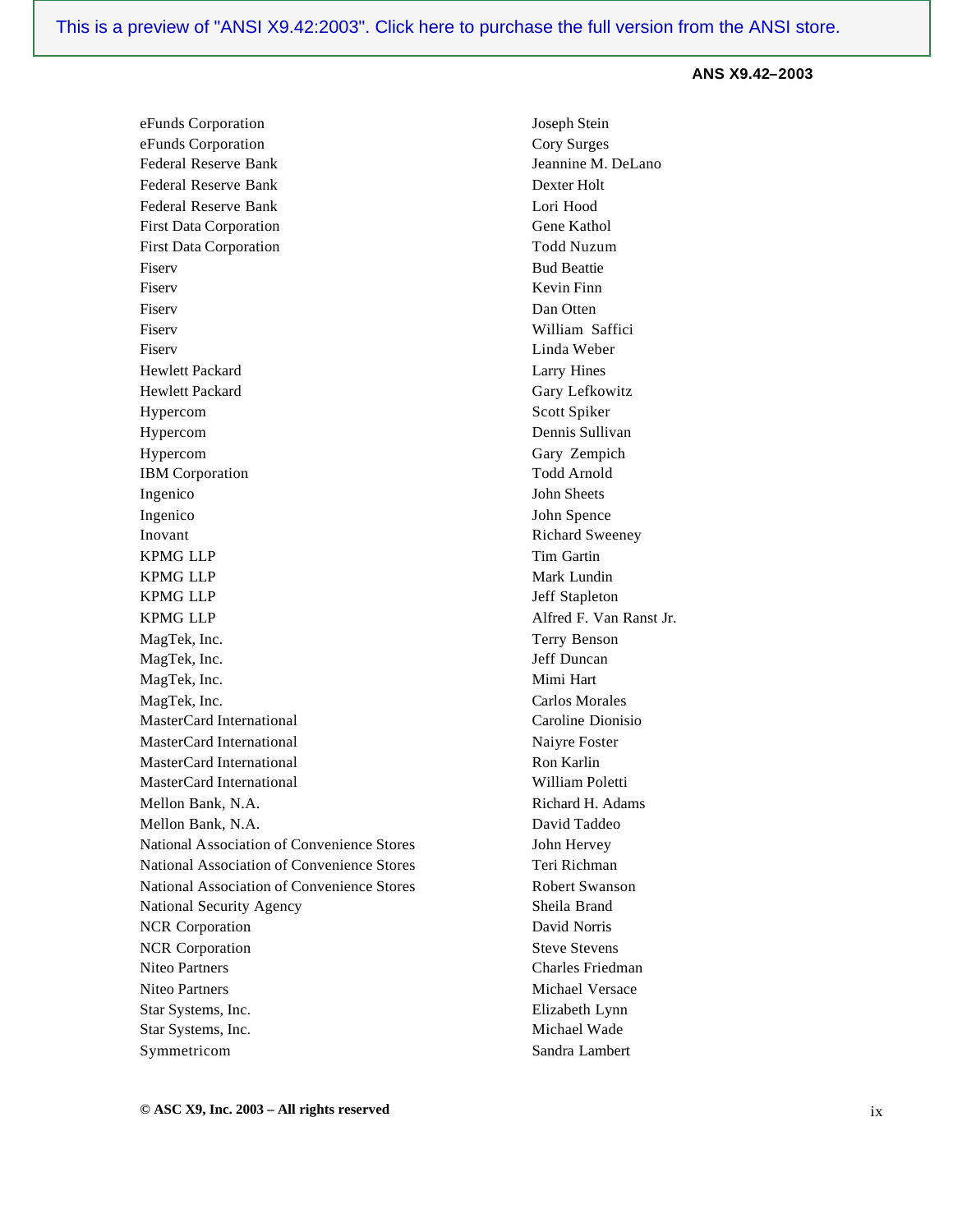The Clearing House Vincent DeSantis The Clearing House John Dunn Unisys Corporation David J. Concannon Unisys Corporation Navnit Shah VeriFone, Inc. David Ezell VeriFone, Inc. Dave Faoro VeriFone, Inc. Allison Holland VeriFone, Inc. Brad McGuinness VeriFone, Inc. Secretary 1986 and Secretary 1986. Brenda Watlington VISA Brian Hamilton VISA International Patricia Greenhalgh Wachovia Bank Andrew Garner Wachovia Bank Ray Gatland Wells Fargo Bank Terry Leahy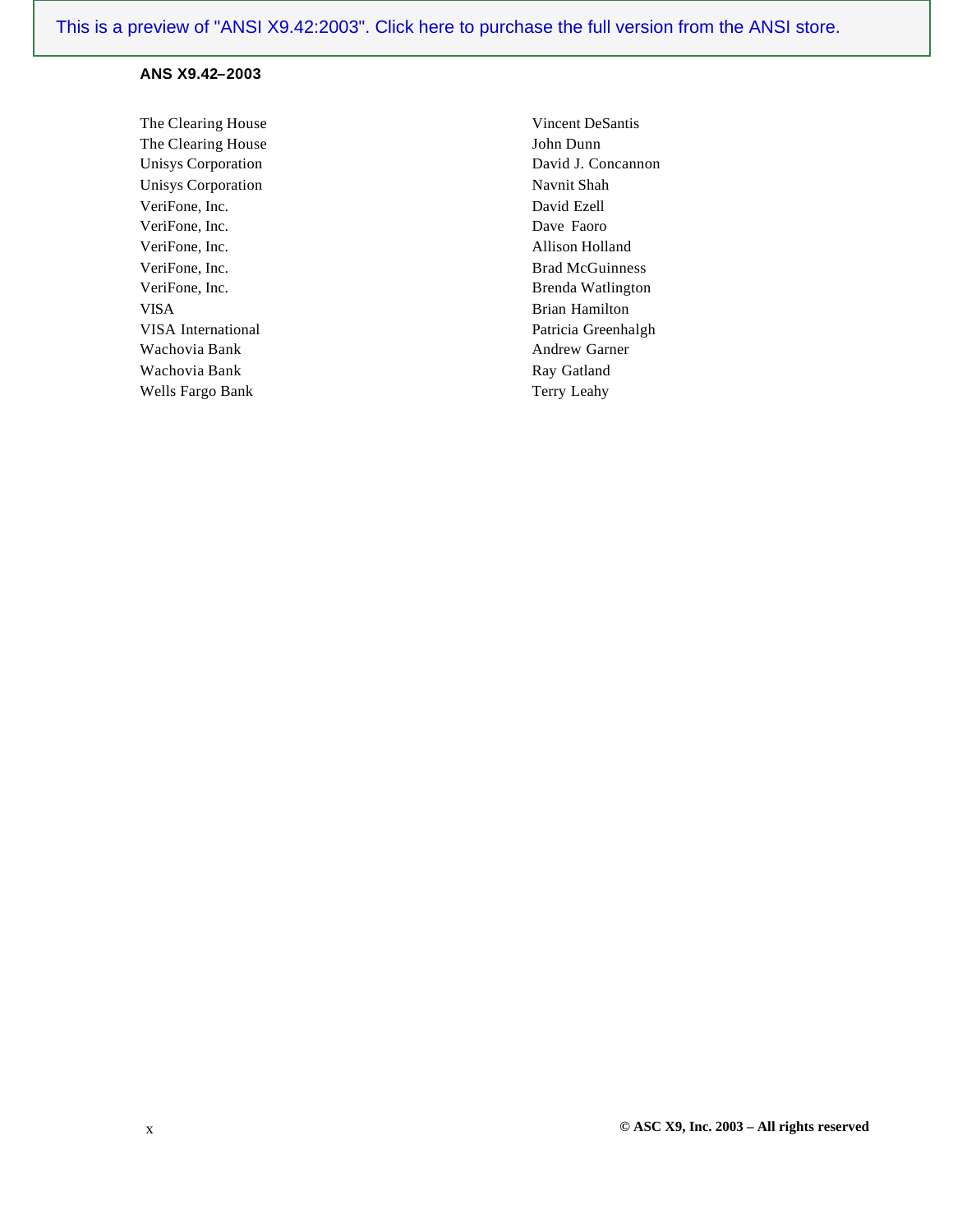The X9F subcommittee on Data and Information Security had the following members:

Richard Sweeney, Chairman

| <b>Organization Represented</b>                | Representative                 |
|------------------------------------------------|--------------------------------|
| 3PEA Technologies, Inc.                        | Mark Newcomer                  |
| 3PEA Technologies, Inc.                        | Daniel Spence                  |
| <b>ACI</b> Worldwide                           | Cindy Rink                     |
| <b>ACI</b> Worldwide                           | Jim Shaffer                    |
| <b>American Express Company</b>                | William J. Gray                |
| <b>American Express Company</b>                | Mike Jones                     |
| American Express Company                       | Mark Merkow                    |
| <b>American Financial Services Association</b> | John Freeman                   |
| <b>American Financial Services Association</b> | Mark Zalewski                  |
| <b>Bank of America</b>                         | Andi Coleman                   |
| <b>Bank of America</b>                         | <b>Mack Hicks</b>              |
| <b>Bank of America</b>                         | Todd Inskeep                   |
| <b>Bank of America</b>                         | <b>Richard Phillips</b>        |
| <b>Bank of America</b>                         | Daniel Welch                   |
| <b>Bank of America</b>                         | Craig Worstell                 |
| <b>Bank One Corporation</b>                    | Jacqueline Pagan               |
| BB and T                                       | Michael Saviak                 |
| BB and T                                       | Woody Tyner                    |
| Cable & Wireless America                       | Dr. William Hancock CISSP CISM |
| Cable & Wireless America                       | Shannon Myers                  |
| Cable & Wireless America                       | Kevin M. Nixon CISSP CISM      |
| Cable & Wireless America                       | Jonathan Siegel                |
| <b>Certicom Corporation</b>                    | Daniel Brown                   |
| Citigroup, Inc.                                | Paul Gubiotti                  |
| <b>Communications Security Establishment</b>   | Mike Chawrun                   |
| <b>Communications Security Establishment</b>   | Alan Poplove                   |
| Deluxe Corporation                             | <b>Bill Ferguson</b>           |
| Deluxe Corporation                             | John Fitzpatrick               |
| Deluxe Corporation                             | Alain Rault                    |
| <b>Deluxe Corporation</b>                      | John Toedter                   |
| Deluxe Corporation                             | Mike Valiquet                  |
| Diebold, Inc.                                  | <b>Bruce Chapa</b>             |
| Diebold, Inc.                                  | Anne Doland                    |
| Diebold, Inc.                                  | <b>Judy Edwards</b>            |
| <b>Discover Financial Services</b>             | <b>Todd Douthat</b>            |
| <b>Discover Financial Services</b>             | Pamela Ellington               |
| <b>Discover Financial Services</b>             | Matt Johanson                  |
| <b>Discover Financial Services</b>             | Dan Kniola                     |
| <b>Discover Financial Services</b>             | Jon Mills                      |
| Diversinet Corporation                         | Rick (Richard P.) Kastner      |
| Diversinet Corporation                         | David Simonetti                |
|                                                |                                |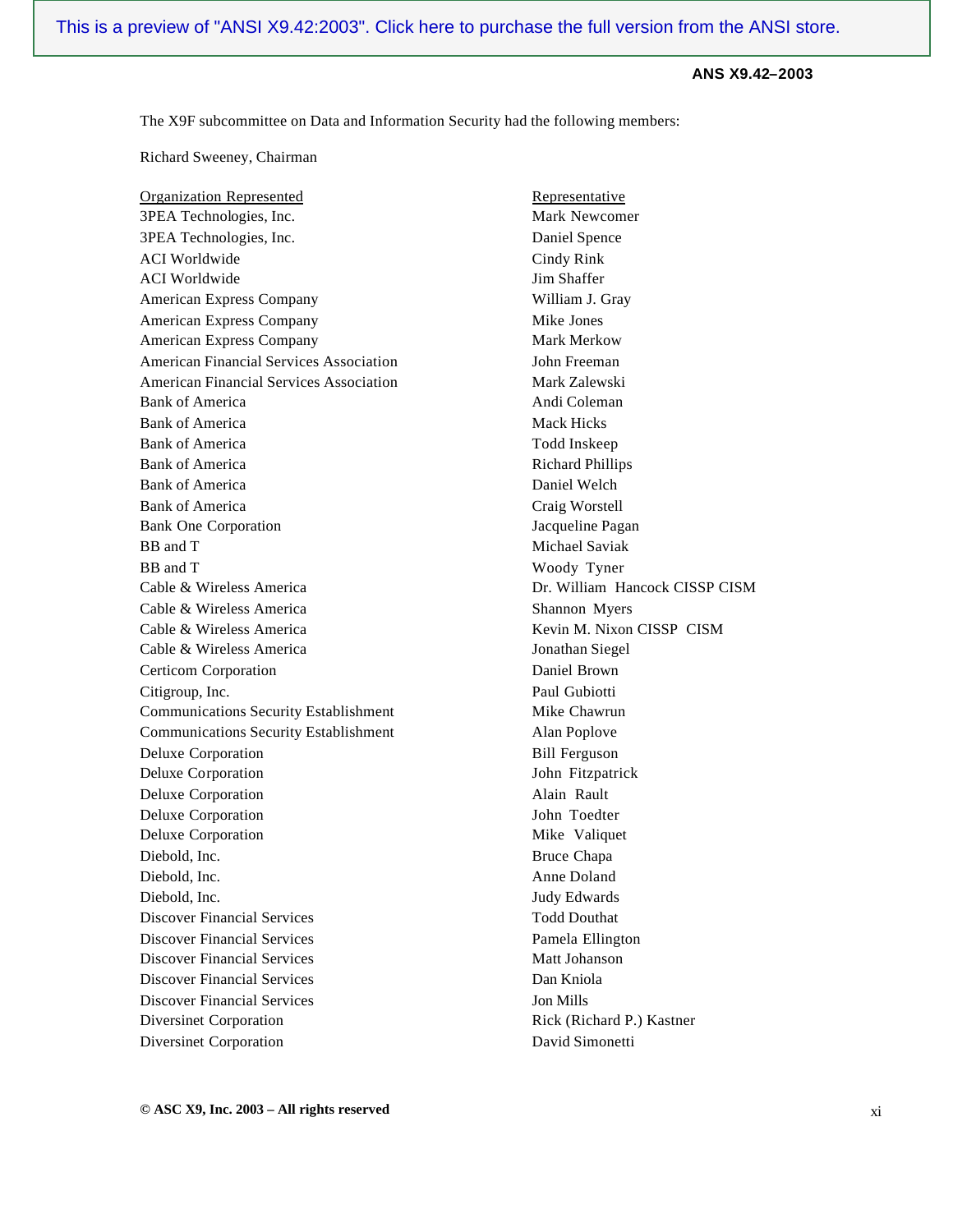eFunds Corporation Chuck Bram Federal Reserve Bank Neil Hersch Ferris and Associates, Inc. J. Martin Ferris First Data Corporation Gene Kathol First Data Corporation Todd Nuzum Fiserv Bud Beattie Fiserv Dan Otten Hewlett Packard Larry Hines Hewlett Packard Gary Lefkowitz Hypercom Scott Spiker Hypercom Dennis Sullivan Hypercom Gary Zempich IBM Corporation Todd Arnold IBM Corporation Michael Kelly IBM Corporation Allen Roginsky Identrus Brandon Brown InfoGard Laboratories Tom Caddy InfoGard Laboratories Ken Kolstad Ingenico John Sheets Ingenico John Spence Inovant **Richard Sweeney** International Biometric Group Mcken Mak CISSP **International Biometric Group Mike Thieme** Jones Futurex, Inc. **Ray Bryan** Jones Futurex, Inc. Scott Davis Jones Futurex, Inc. Barry Golden **Jones Futurex, Inc.** Steve Junod KPMG LLP Azita Amini KPMG LLP Tim Gartin KPMG LLP Mark Lundin KPMG LLP Jeff Stapleton KPMG LLP Alfred F. Van Ranst Jr. MagTek, Inc. Terry Benson MagTek, Inc. Mimi Hart MasterCard International **Ron Contact Contact Contact Contact Contact Contact Contact Contact Contact Contact Contact Contact Contact Contact Contact Contact Contact Contact Contact Contact Contact Contact Contact Contact** MasterCard International William Poletti Mellon Bank, N.A. David Taddeo National Association of Convenience Stores John Hervey National Association of Convenience Stores Robert Swanson National Security Agency Sheila Brand NCR Corporation Wayne Doran NCR Corporation Charlie Harrow NCR Corporation David Norris NCR Corporation Steve Stevens Niteo Partners **Charles Friedman**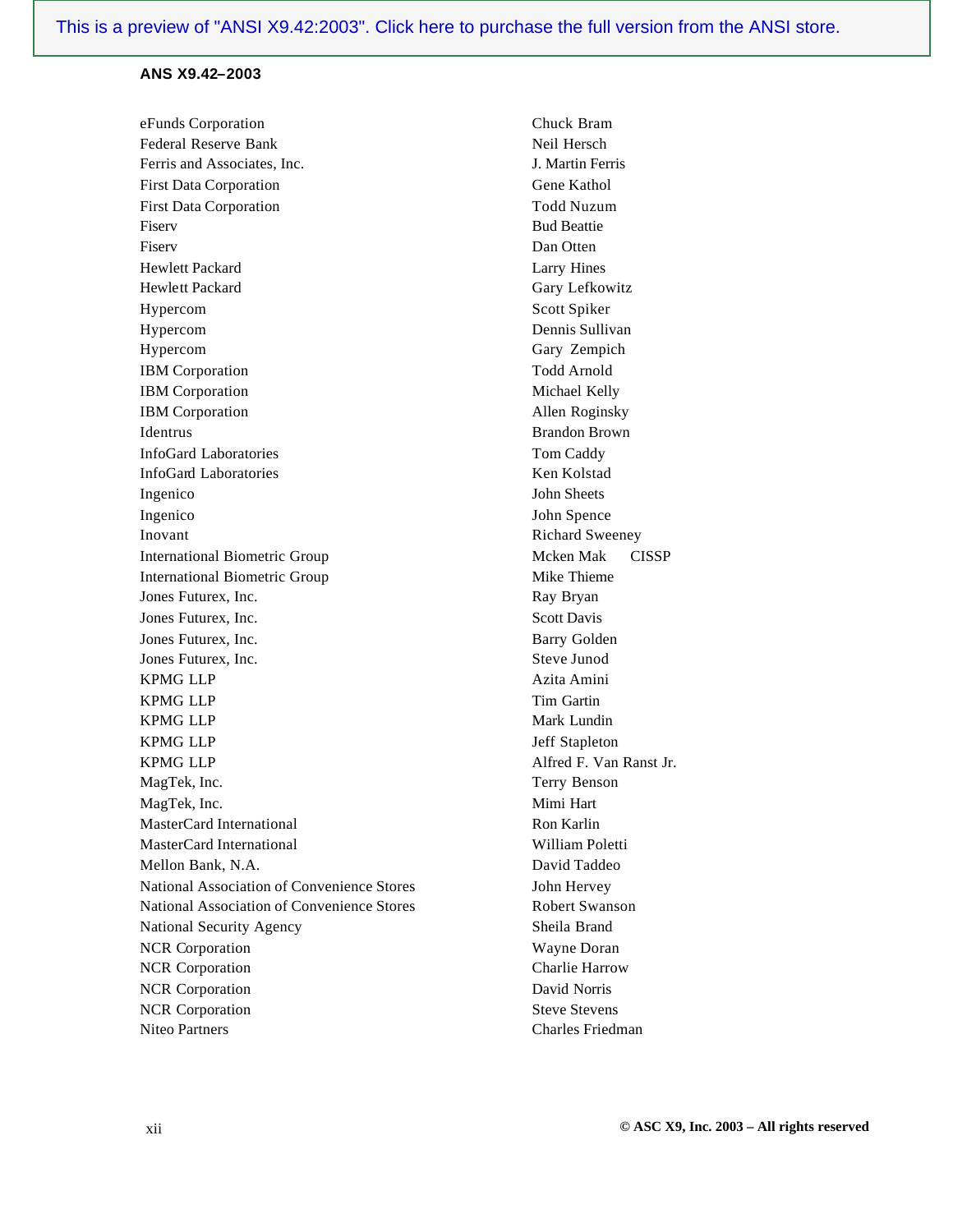| <b>Niteo Partners</b>           |
|---------------------------------|
| NIST                            |
| <b>NIST</b>                     |
| <b>NIST</b>                     |
| <b>NIST</b>                     |
| NTRU Cryptosystems, Inc.        |
| NTRU Cryptosystems, Inc.        |
| <b>Orion Security Solutions</b> |
| <b>Orion Security Solutions</b> |
| Pitney Bowes, Inc.              |
| Pitney Bowes, Inc.              |
| Pitney Bowes, Inc.              |
| R Squared Academy Ltd.          |
| R Squared Academy Ltd.          |
| RSA Security                    |
| Star Systems, Inc.              |
| Star Systems, Inc.              |
| Surety, Inc.                    |
| Symmetricom                     |
| <b>TECSEC</b> Incorporated      |
| <b>TECSEC</b> Incorporated      |
| <b>TECSEC</b> Incorporated      |
| <b>TECSEC</b> Incorporated      |
| Thales e-Security, Inc.         |
| Thales e-Security, Inc.         |
| Thales e-Security, Inc.         |
| VeriFone, Inc.                  |
| VeriFone, Inc.                  |
| <b>VISA</b> International       |
| VISA International              |
| Wachovia Bank                   |
| Wachovia Bank                   |
| Wells Fargo Bank                |
| Wells Fargo Bank                |
| Wells Fargo Bank                |

Michael Versace Elaine Barker Lawrence Bassham III Morris Dworkin Annabelle Lee Ari Singer William Whyte Santosh Chokhani Miles Smid Matthew Campagna Andrei Obrea Leon Pintsov Richard E. Overfield Jr. Ralph Spencer Poore Burt Kaliski Elizabeth Lynn Michael Wade Dimitrios Andivahis Sandra Lambert Pud Reaver Ed Scheidt Dr. Wai Tsang Jay Wack Paul Meadowcroft Brian Sullivan James Torjussen Dave Faoro Brad McGuinness Patricia Greenhalgh Richard Hite Andrew Garner Ray Gatland Terry Leahy Gordon Martin Ruven Schwartz

Under ASC X9, Inc. procedures, a working group may be established to address specific segments of work under the ASC X9 Committee or one of its subcommittees. A working group exists only to develop standard(s) or guideline(s) in a specific area and is then disbanded. The individual experts are listed with their affiliated organizations. However, this does not imply that the organization has approved the content of the standard or guideline. (Note: Per X9 policy, comp any names of non-member participants are listed only if, at the time of publication, the X9 Secretariat received an original signed release permitting such company names to appear in print.)

The X9F1 Cryptographic Tool Standards and Guidelines group which developed this standard had the following members: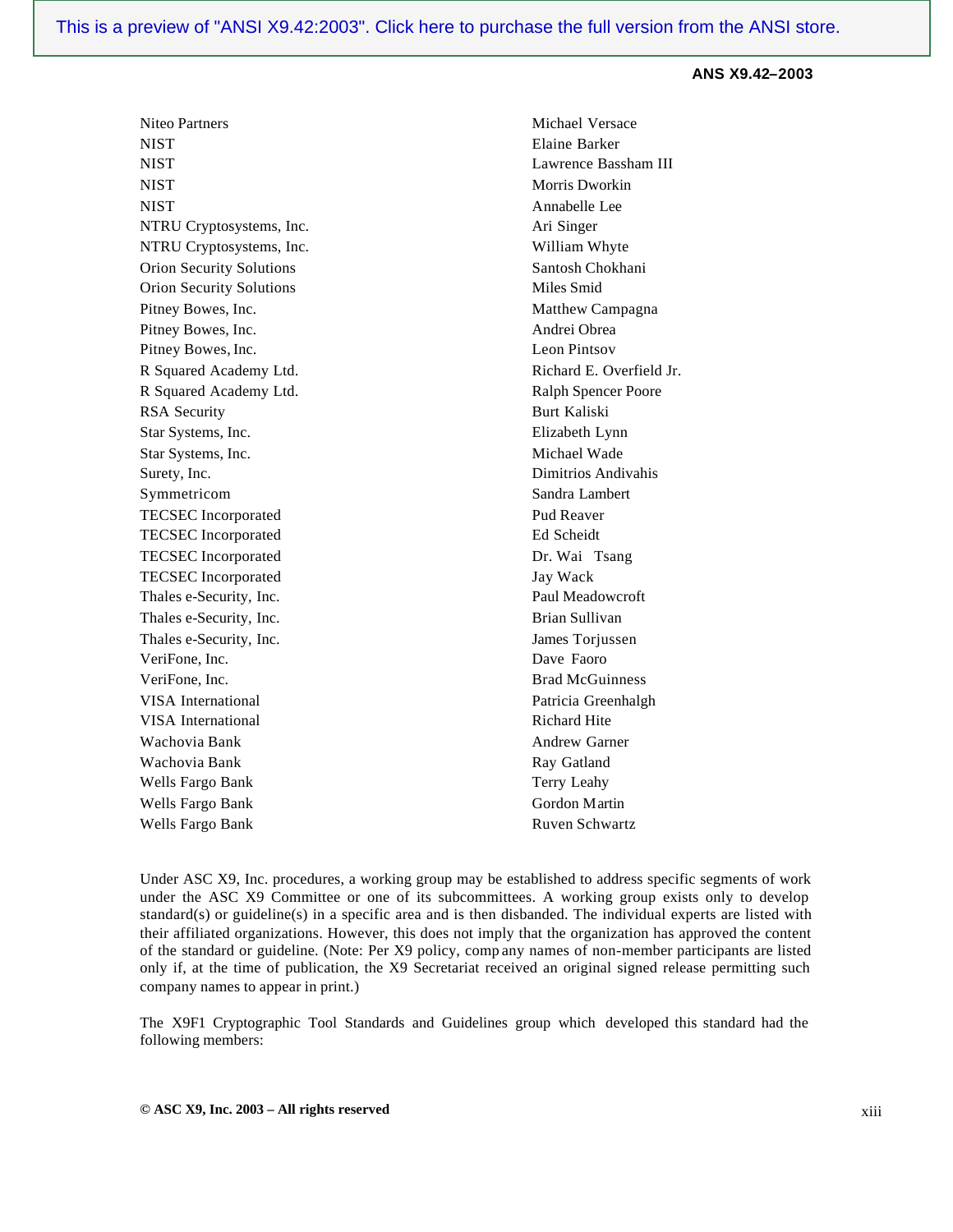Miles Smid, Chairman and Elaine Barker, Project Editor

| <b>Organization Represented</b>              | Representative                 |
|----------------------------------------------|--------------------------------|
| <b>ACI</b> Worldwide                         | Jim Shaffer                    |
| American Express Company                     | Mike Jones                     |
| BB and T                                     | Michael Saviak                 |
| Cable & Wireless America                     | Dr. William Hancock CISSP CISM |
| Cable & Wireless America                     | Shannon Myers                  |
| Cable & Wireless America                     | Kevin M. Nixon CISSP CISM      |
| Cable & Wireless America                     | Jonathan Siegel                |
| <b>Certicom Corporation</b>                  | Daniel Brown                   |
| Certicom Corporation                         | <b>Scott Vanstone</b>          |
| Communications Security Establishment        | Mike Chawrun                   |
| <b>Communications Security Establishment</b> | Alan Poplove                   |
| DeLap, White, Caldwell and Croy, LLP         | Darlene Kargel                 |
| Diebold, Inc.                                | <b>Bruce Chapa</b>             |
| Diebold, Inc.                                | Anne Doland                    |
| Diebold, Inc.                                | Judy Edwards                   |
| <b>Discover Financial Services</b>           | <b>Todd Douthat</b>            |
| <b>Discover Financial Services</b>           | Jon Mills                      |
| Diversinet Corporation                       | Rick (Richard P.) Kastner      |
| Diversinet Corporation                       | David Simonetti                |
| eFunds Corporation                           | Chuck Bram                     |
| Entrust, Inc.                                | Don Johnson                    |
| Entrust, Inc.                                | Robert Zuccherato              |
| <b>Federal Reserve Bank</b>                  | Neil Hersch                    |
| <b>First Data Corporation</b>                | Lisa Curry                     |
| <b>First Data Corporation</b>                | Michael Hodges                 |
| <b>First Data Corporation</b>                | <b>Todd Nuzum</b>              |
| <b>First Data Corporation</b>                | Lynn Wheeler                   |
| Fisery                                       | <b>Bud Beattie</b>             |
| Fisery                                       | Dan Otten                      |
| Hewlett Packard                              | Larry Hines                    |
| Hypercom                                     | Scott Spiker                   |
| Hypercom                                     | Dennis Sullivan                |
| Hypercom                                     | Gary Zempich                   |
| <b>IBM</b> Corporation                       | <b>Todd Arnold</b>             |
| <b>IBM</b> Corporation                       | Michael Kelly                  |
| <b>IBM</b> Corporation                       | Allen Roginsky                 |
| Identrus                                     | <b>Brandon Brown</b>           |
| <b>InfoGard Laboratories</b>                 | Tom Caddy                      |
| <b>InfoGard Laboratories</b>                 | Ken Kolstad                    |
| Ingenico                                     | <b>John Sheets</b>             |
| Ingenico                                     | John Spence                    |
| Inovant                                      | <b>Richard Sweeney</b>         |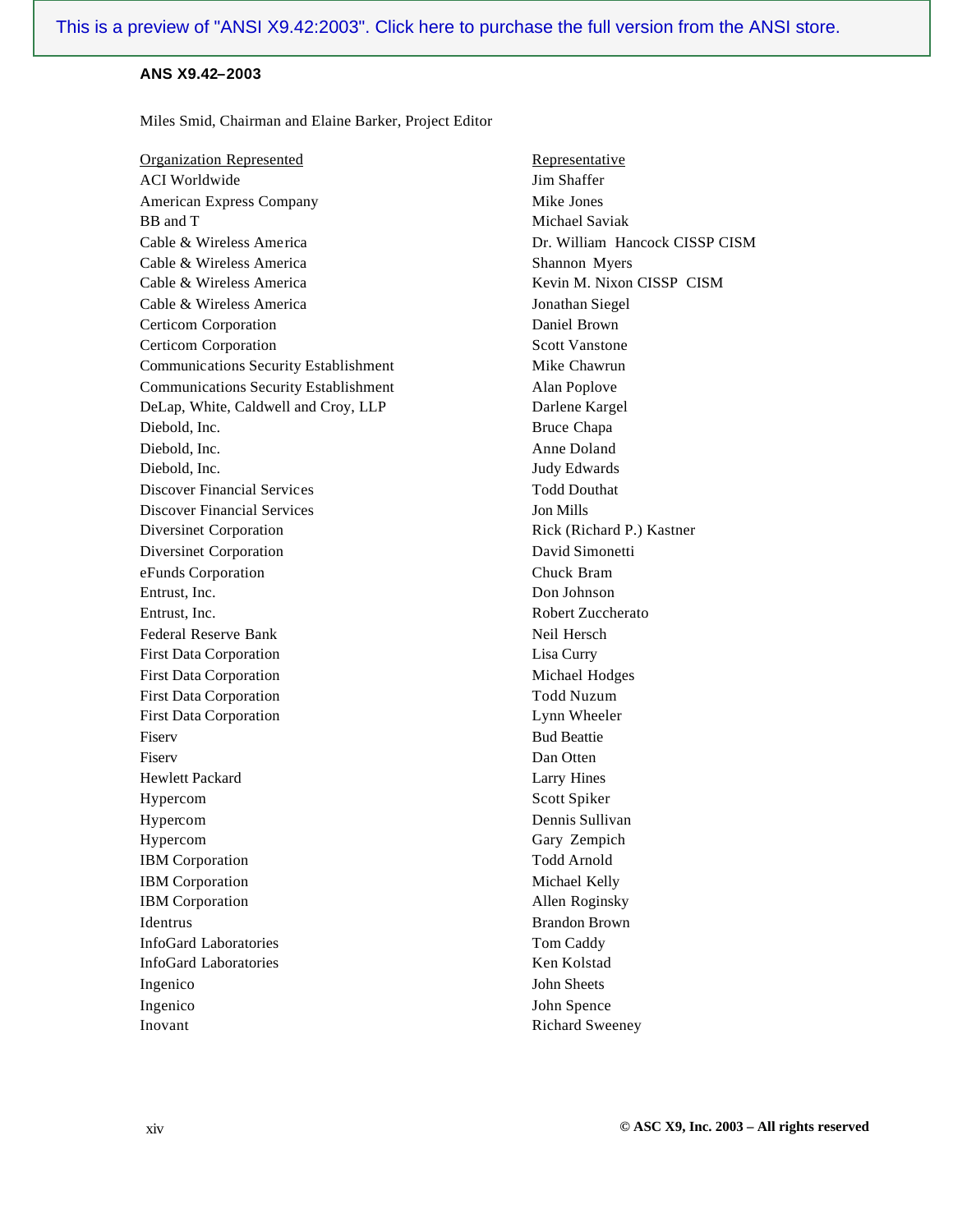**ANS X9.42–2003**

| <b>KPMG LLP</b>                 |
|---------------------------------|
| <b>KPMG LLP</b>                 |
| Landgrave Smith, Jr.            |
| MasterCard International        |
| National Security Agency        |
| National Security Agency        |
| National Security Agency        |
| <b>NCR</b> Corporation          |
| <b>NCR</b> Corporation          |
| <b>NCR</b> Corporation          |
| <b>Niteo Partners</b>           |
| Niteo Partners                  |
| <b>NIST</b>                     |
| <b>NIST</b>                     |
| <b>NIST</b>                     |
| <b>NIST</b>                     |
| <b>NIST</b>                     |
| <b>NIST</b>                     |
| <b>NIST</b>                     |
| NTRU Cryptosystems, Inc.        |
| NTRU Cryptosystems, Inc.        |
| NTRU Cryptosystems, Inc.        |
| <b>Orion Security Solutions</b> |
| <b>Orion Security Solutions</b> |
| Pitney Bowes, Inc.              |
| Pitney Bowes, Inc.              |
| R Squared Academy Ltd.          |
| R Squared Academy Ltd.          |
| Relyco Sales Inc                |
| RSA Security                    |
| <b>RSA</b> Security             |
| Symmetricom                     |
| <b>TECSEC</b> Incorporated      |
| <b>TECSEC</b> Incorporated      |
| <b>TECSEC</b> Incorporated      |
| Thales e-Security, Inc.         |
| Thales e-Security, Inc.         |
| Thales e-Security, Inc.         |
| Thales e-Security, Inc.         |
| <b>Unisys Corporation</b>       |
| VeriFone, Inc.                  |
| <b>VISA</b> International       |
| Wells Fargo Bank                |
|                                 |

KPMG LLP Tim Gartin Mark Lundin Jeff Stapleton Landgrave Smith William Poletti Mike Boyle Sheila Brand Paul Timmel Charlie Harrow Ali Lowden Ally Whytock Charles Friedman Michael Versace Elaine Barker Lawrence Bassham III William Burr Morris Dworkin Randall Easter Sharon Keller John Kelsey Nick Howgrave-Graham Ari Singer William Whyte Santosh Chokhani Miles Smid Matthew Campagna Leon Pintsov Richard E. Overfield Jr. Ralph Spencer Poore Christopher Dowdell Burt Kaliski Mark McCutcheon Sandra Lambert Pud Reaver Ed Scheidt Dr. Wai Tsang Tim Fox Doug Grote Brian Sullivan James Torjussen David J. Concannon Dave Faoro Richard Hite Gordon Martin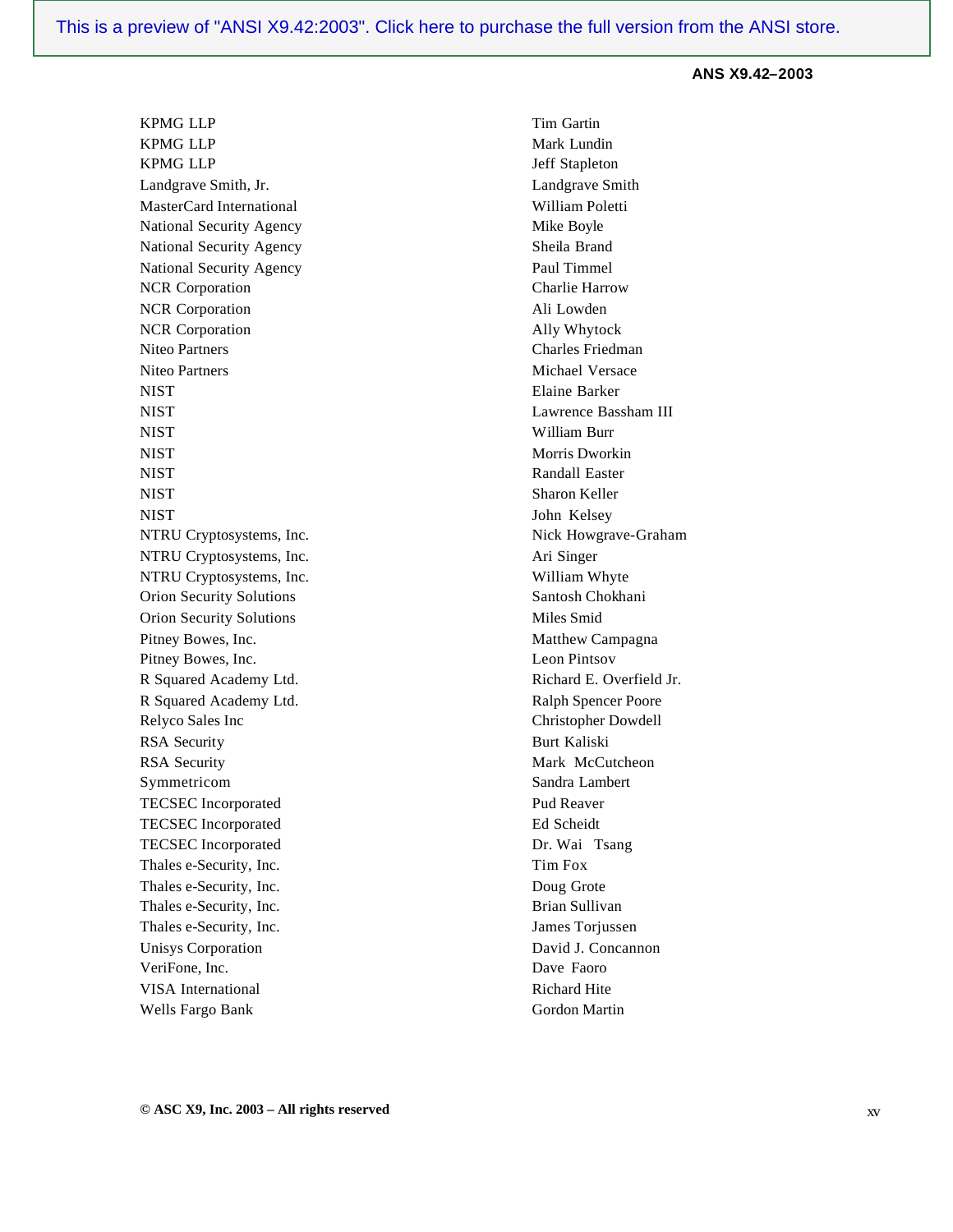This document cancels and replaces ANS X9.42—2001, the previous edition of this Standard. The technical changes to the 2001 edition are described in Annex F.